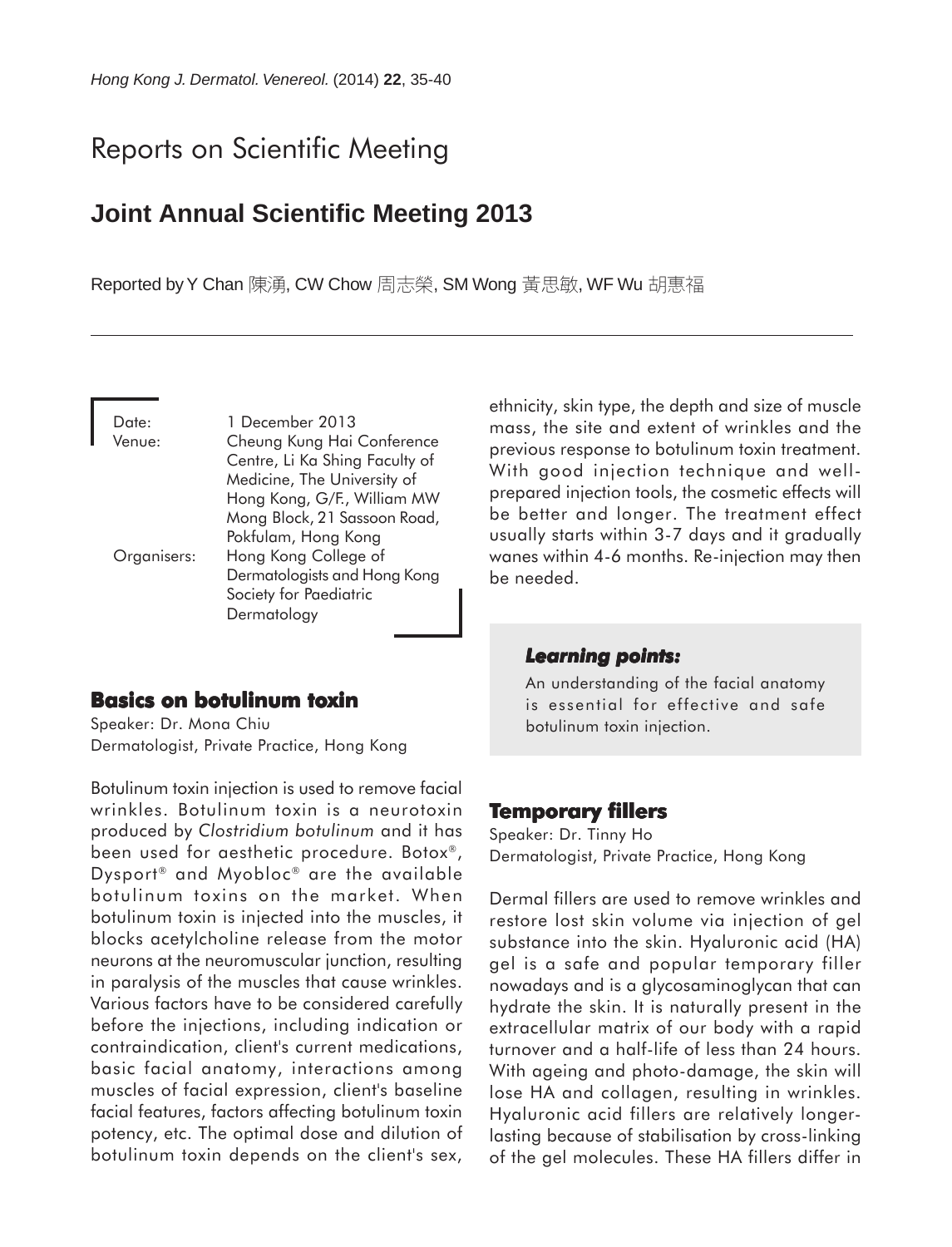concentration, cross-linking, gel particle size and gel consistency and are mainly used for cosmetic volume augmentation. Its effects include enhancement of facial contours, improvement of ageing skin texture and even lipodystrophy in HIV patients. Besides, HA gel can also increase the collagen in skin through non-immunologic mechanisms, especially with the help of a good injection technique. A single HA treatment can usually last for more than one year.

#### *Learning points: Learning*

Apart from cosmetic volume augmentation, dermal fillers with hyaluronic acid can also increase the collagen in skin through non-immunologic mechanisms.

## **The myth and truth of longer-lasting and permanent fillers**

Speaker: Dr. Daniel Lee Plastic Surgeon, Private Practice, Hong Kong

Soft tissue fillers have become the first-line treatment for restoring facial volume and contour nowadays. The durability of fillers depends on the type of fillers, the host response to produce surrounding collagen, metabolism, mobility of facial muscles and lifestyle of the client. Longer lasting fillers are biodegradable while permanent fillers are non-biodegradable. Although permanent fillers are more costeffective for clients, they have many drawbacks. Permanent aesthetic result is impossible because of continuous volume loss and atrophy with changing facial contouring due to ageing. Permanent fillers are not stable over time and the outcome is unpredictable. The long term safety profile is unknown and it is difficult to reverse any undesirable effects. In contrast, longer lasting (biodegradable) fillers are relatively safe, efficacious and practical to

patients. In conclusion, doctors should understand the limitations of different fillers and choose the appropriate fillers for the patient.

#### *Learning points: Learning points:*

Ideal fillers should be safe, efficacious and practical. An understanding of the nature and limitations of different fillers is essential.

#### **Cosmeceuticals**

Speaker: Dr. Shirley Chan Dermatologist, Private Practice, Hong Kong

Cosmeceuticals are cosmetic products with biologically active ingredients that have both cosmetic and therapeutic benefits. Some common cosmeceutical ingredients include alpha hydroxy acids, antioxidants, botanicals, depigmenting agents, exfoliants, moisturisers, peptides, retinoids and sunscreens. The ultimate goal of using cosmeceuticals is to make people look younger and healthier.

Extrinsic ageing may be caused by environmental insults such as ultraviolet (UV) light, smoke, air pollution, poor diet and alcohol consumption. Photo-ageing describes the effects of chronic UV exposure on the skin. Clinical signs of photo-ageing include dryness, irregular pigmentation, sallowness, deep furrows, telangiectasia, laxity, elastosis and actinic purpura. Increased breakdown and decreased production of collagen are the cornerstones of photo-ageing. Repetitive UV insults over a lifetime eventually lead to the development of a visible "solar scar", manifesting as a visible wrinkle. Photoprotection is important. Broad spectrum sunscreens that offer sufficient protection against UVB and UVA are preferred. Sunscreens should be applied 15 to 30 minutes before sun exposure to allow formation of a protection film on the skin. Re-application at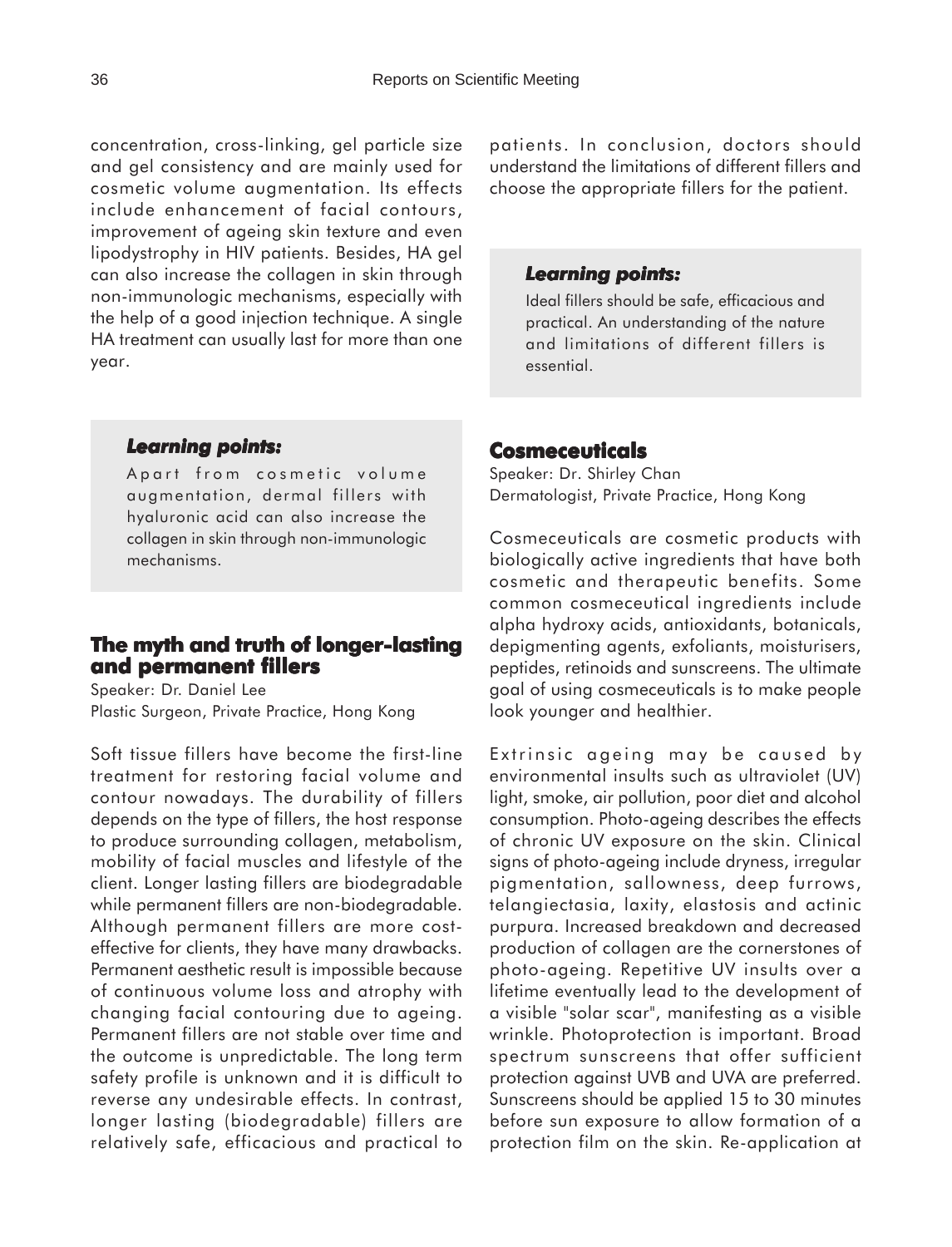least every two hours is necessary. Wearing clothing is important for sun protection. The degree of protection provided by clothes is defined by the ultraviolet protection factor. The ultraviolet protection factor indicates how effective a fabric is in blocking out solar ultraviolet radiation.

The role of antioxidants is important. Vitamin C is essential for collagen synthesis and protects the skin from both UVB and UVA. Topical alphatocopherol protects the skin from photo-ageing changes. Ferulic acid is a plant antioxidant. It increases L-ascorbic acid stability and is synergistic with other antioxidants.

Tretinoin restores collagen formation in photodamaged human skin. However, tretinoin may cause significant irritation.

The basic principle governing hair transplantation is "donor dominance". Follicular unit extraction involves the removal of individual follicular units, one by one, from the occipital scalp. Follicular unit extraction does not leave a linear scar. A well-planned hairline design is needed pre-operatively. After the surgery, there is a telogen phase. Hair regrowth occurs three months later. The final result will appear at nine months to one year post-operatively. Potential complications include bleeding, swelling and graft loss. Patients can continue to lose nontransplanted hairs resulting in diminished satisfaction, therefore continuation of medical therapy, e.g. finasteride or minoxidil, following hair transplant surgery may help to limit further loss of the pre-existing scalp hair.

Recent advances include follicular unit extraction, hair cloning and gene therapy.

#### *Learning points: Learning*

Cosmeceuticals will become an increasing part of research in dermatology. Doctors and consumers hope to see more scientific evidence instead of marketing.

#### *Learning points: Learning points:*

Hair transplantation using follicular units has become the mainstay of surgical treatment for androgenetic alopecia.

#### **Hair transplant Hair**

Speaker: Dr. Peter Pang Plastic Surgeon, Private Practice, Hong Kong

Treatment for men with androgenetic alopecia includes topical minoxidil and oral finasteride. Hair restoration surgery can result in cosmetic improvement.

Hair transplantation using follicular units has become the mainstay of surgical treatment. More invasive and complex procedures, such as scalp reduction and flap surgery are now less commonly performed.

## **Laser treatment for acne**

Speaker: Dr. Chi-keung Yeung Dermatologist, Private Practice, Hong Kong

Acne vulgaris is a common condition. The four factors leading to the development of acne lesions include follicular hyperproliferation, increased sebum production, *Propionibacterium acnes* (*P. acnes*) proliferation and inflammation. Medical therapies include topical retinoids, topical antimicrobials, oral antibiotics, hormonal therapies and oral isotretinoin. Compliance to medical treatment is important. For those failing or not tolerating conventional medication, light-based therapy can be a viable option.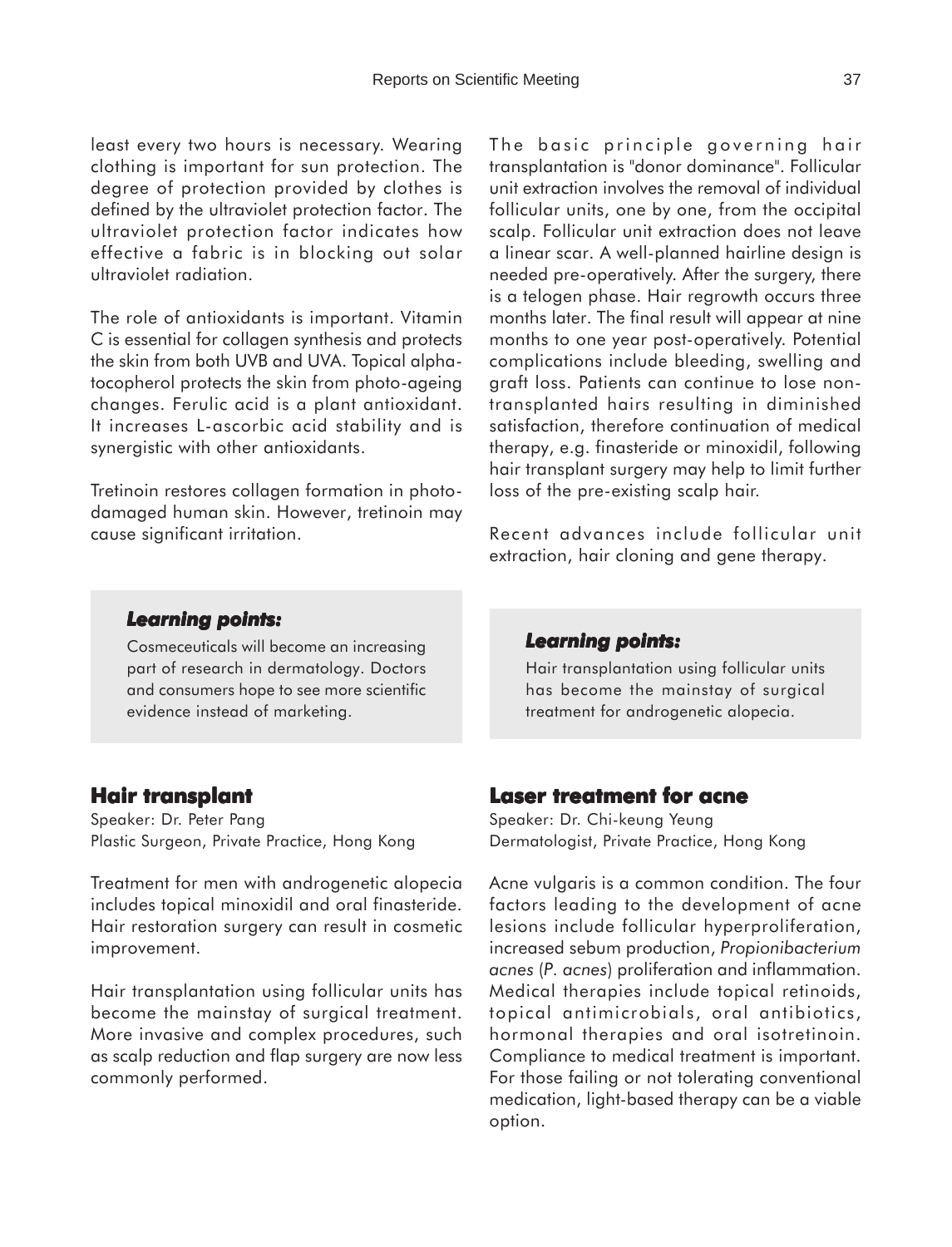Examples of light-based therapies include broad-spectrum continuous-wave visible light sources (blue light, red light), intense pulsed light, pulsed dye laser and photodynamic therapy. Blue and red light therapy for acne is thought to work via absorption of light by porphyrins produced by *P. acnes*. The porphyrins absorb light wavelengths between 400 and 700 nm. The porphyrins become activated after light exposure. This leads to formation of free oxygen radicals, resulting in bacterial death. Infrared lasers (1320 nm, 1450 nm) and photodynamic therapy are thought to induce thermal damage to the sebaceous glands and decrease sebum production. In addition, photodynamic therapy also reduces inflammation within the acne lesions. The adverse effects of photodynamic therapy include erythema, crusting, pain and post-inflammatory hyperpigmentation.

Light-based therapies can be considered as an adjunct to medical therapies. Intense pulsed light produces additional skin rejuvenation, laser (e.g. 1450 nm) is used for mild to moderate acne while photodynamic therapy for severe acne. Combination therapy may yield best results.

There is a need to explore the implication of potential irreversible sebaceous gland destruction.

#### *Learning points: Learning*

Laser and light sources can be a viable option for the treatment of acne if conventional medications fail or cannot be tolerated.

#### **Laser for tattoo**

Speaker: Prof. Keyvan Nouri

Dermatology Service, Sylvester Comprehensive Cancer Centre/University of Miami Hospital and Clinics, USA

Tattooing is a long-standing part of the human culture, but about one-third of adults regret having a tattoo within one month. The most commonly used lasers include Q-switched Nd: YAG, Q-switched ruby and Q-switched alexandrite. Potential side-effects in removing tattoo with lasers include discolouration, redness, scarring and rarely stimulating allergic reaction as the tattoo-pigment is released.

#### *Learning points: Learning points:*

Side-effects of lasers for tattoo removal should be discussed thoroughly with the patients before the procedure, including the rare but potential allergic reaction.

## **Laser for congenital pigmentary condition**

Speaker: Prof. Henry HL Chan

Director, Hong Kong Dermatology and Laser Centre, Hong Kong

Laser treatment for café au lait lesions includes Q-switched 755 nm laser. Recurrence rates of up to 10% were observed. Common complications include transient hypopigmentation. Laser should target not only the epidermal but also the follicular melanocytes. In Becker's naevus, 4-8 treatment sessions could yield about 50% success rate, possible side-effects include scar and hypopigmentation. In naevus of Ota, re-pigmentation occurs in up to 1.2% of the cases. The QS-ruby laser apparently requires fewer treatments, and has greater success rate in the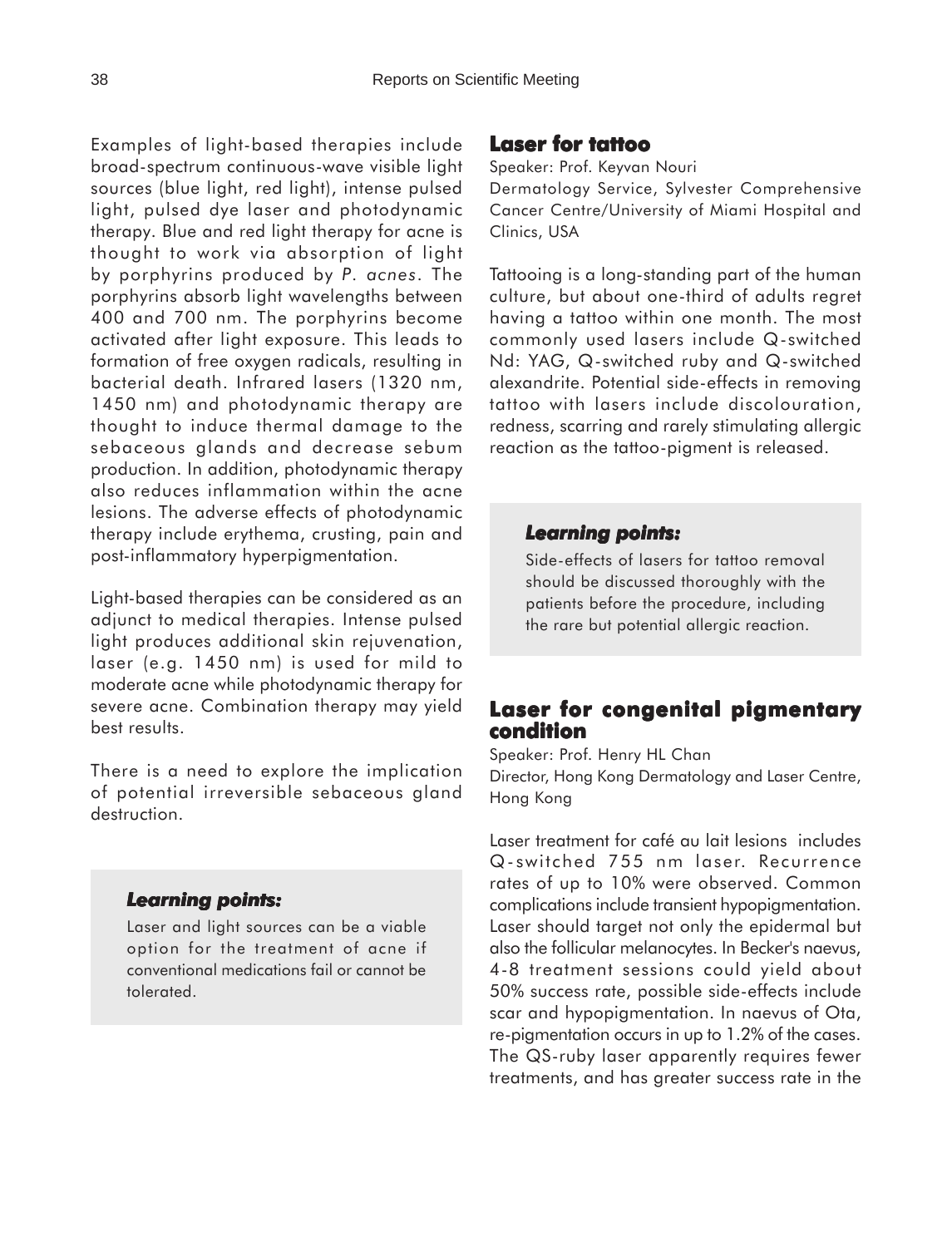younger age group. The scleral component of naevus of Ota remains a challenge. New devices such as picoseconds laser may be promising in pigmentary conditions in the future.

#### *Learning points: Learning*

Clinicians should appreciate that the interplay of certain factors such as the type of lesions, the skin type, device selection and operative skill affects the clinical outcomes in the use of laser/light sources in treating pigmentary conditions.

## **Pigment removal by lasers and IPLs: How to prevent complications**

Speaker: Dr. Kei Negishi Tokyo Woman University Hospital, Japan

In order to provide not just effective but satisfactory treatment, the approach in pigment removal includes: proper diagnosis, use of a high-efficacy laser modality with a low risk of complications and an understanding of individual patient's psychological concerns. Physicians need to educate the patients on various treatments, as well as proper skin care and post-treatment care such as avoiding irritation of the skin like rubbing or scratching, which may cause post-inflammatory hyperpigmentation and to apply an appropriate volume of high SPF sunscreen.

#### *Learning points: Learning*

To prevent complications, parameter setting and determination of clinical endpoint are important. Patient's cooperation with proper post-treatment care and daily skin care is essential.

## **Treatment of vascular lesion**

Speaker: Prof. Henry HL Chan Director, Hong Kong Dermatology and Laser Centre, Hong Kong

Laser treatment has been used to treat a number of cutaneous vascular lesions. Asian skin contains more melanin than Caucasians. Melanin may act as a competing target for laser treatment of vascular lesions containing haemoglobin, so different parameters should be used. Port Wine Stain (PWS) affects 0.3 to 0.5% of the new born. Pulse-dye laser (PDL) is suggested for treating cutaneous vascular lesion like PWS with good treatment efficacy. Using a short pulse width of PDL may provide a better clinical outcome than longer pulse width. Stacking may increase the risk of burn. Optimal epidermal cooling is essential as inadequate cooling may increase the risk of epidermal burn while excessive cooling may compromise the treatment efficacy. Various cooling devices had been tried; the effect of cold air was too variable while water-cooling chamber was only partially effective with insufficient epidermal protection. Dynamic cooling is able to bring down the skin surface temperature to around -5°C, and protects the epidermis to allow the use of a higher fluence and thus better treatment efficacy. The long pulsed alexandrite, 1064 nm Nd:YAG may be used for resistant PWS-like hypertrophic lesions. Re-darkening of PWS years after laser treatment had been documented. It was postulated that hypoxia induced after vessel destruction by laser might trigger new blood vessel formation. Combination with topical angiogenesis inhibitors may prevent revascularisation.

#### *Learning points: Learning points:*

Pulsed-dye laser with dynamic cooling has became the standard therapy for PWS. Other lasers can be considered for resistant cases. Combination with topical angiogenesis inhibitors may reduce the risk of revascularisation.